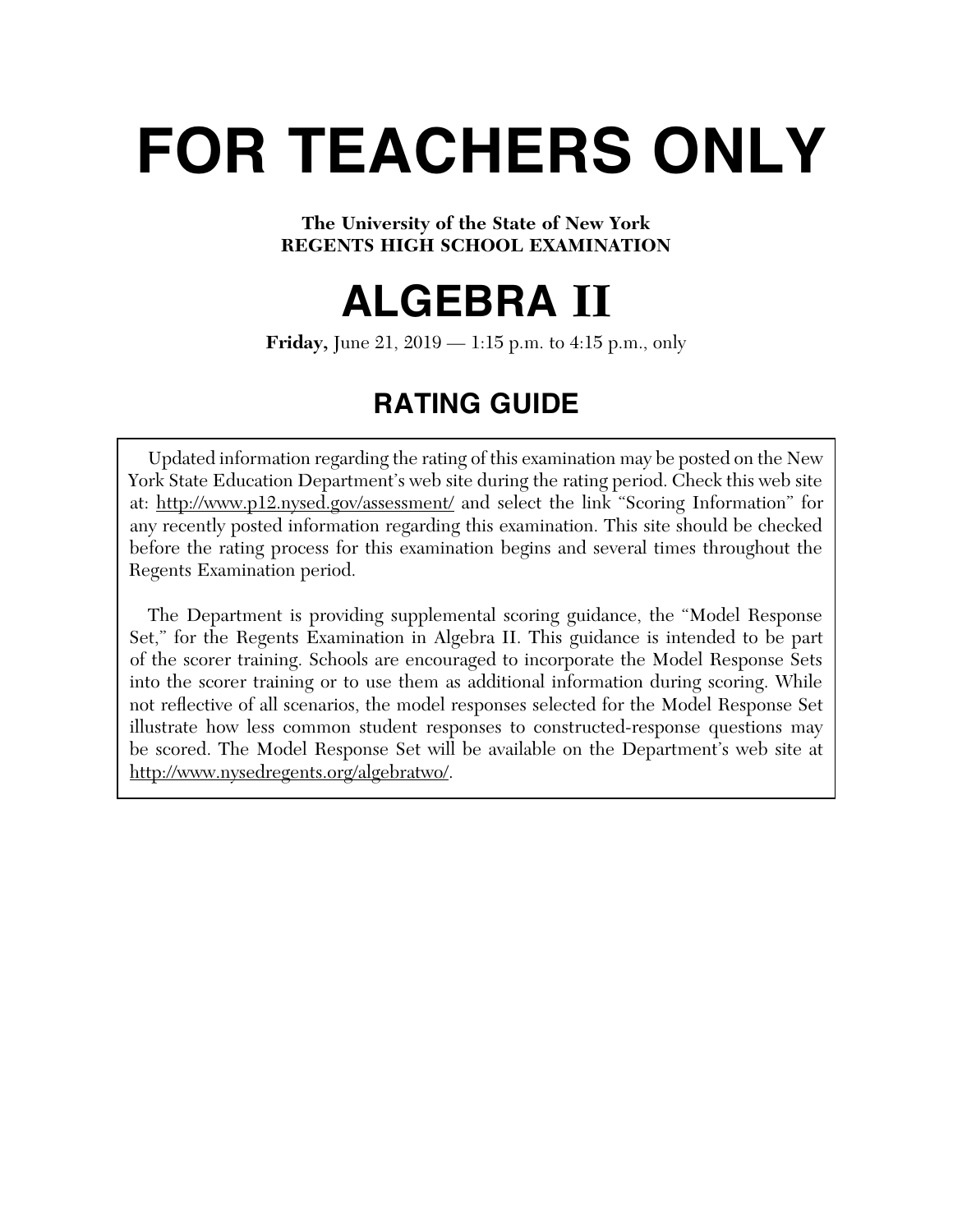#### The State Education Department / The University of the State of New York

|                    | $\frac{1}{2}$   | Question                    | <b>Scoring</b> | Question                     |                |        |
|--------------------|-----------------|-----------------------------|----------------|------------------------------|----------------|--------|
| <b>Examination</b> | Date            | <b>Number</b><br><b>Key</b> |                | <b>Credit</b><br><b>Type</b> |                | Weight |
| Algebra II         | June '19        | 1                           | 3              | МC                           | $\overline{2}$ | 1      |
| Algebra II         | June '19        | $\overline{\mathbf{2}}$     | 4              | <b>MC</b>                    | $\overline{2}$ | 1      |
| Algebra II         | June '19        | $\overline{\mathbf{3}}$     | 3              | <b>MC</b>                    | $\overline{2}$ | 1      |
| Algebra II         | June '19        | 4                           | 1              | МC                           | $\overline{2}$ | 1      |
| Algebra II         | June '19        | $\overline{\mathbf{5}}$     | 4              | МC                           | $\overline{2}$ | 1      |
| Algebra II         | June '19        | $\overline{\mathbf{6}}$     | 3              | <b>MC</b>                    | $\overline{2}$ | 1      |
| Algebra II         | June '19        | 7                           | 4              | МC                           | $\overline{2}$ | 1      |
| Algebra II         | June '19        | 8                           | 1              | МC                           | $\overline{2}$ | 1      |
| Algebra II         | June '19        | 9                           | $\overline{2}$ | <b>MC</b>                    | $\overline{2}$ | 1      |
| Algebra II         | <b>June '19</b> | 10                          | 3              | МC                           | $\overline{2}$ | 1      |
| Algebra II         | June '19        | 11                          | $\overline{2}$ | МC                           | $\overline{2}$ | 1      |
| Algebra II         | June '19        | 12                          | 4              | <b>MC</b>                    | $\overline{2}$ | 1      |
| Algebra II         | June '19        | 13                          | $\overline{2}$ | МC                           | $\overline{2}$ | 1      |
| Algebra II         | June '19        | 14                          | 4              | <b>MC</b>                    | $\overline{2}$ | 1      |
| Algebra II         | June '19        | 15                          | 1              | <b>MC</b>                    | $\overline{2}$ | 1      |
| Algebra II         | <b>June '19</b> | 16                          | 1              | МC                           | $\overline{2}$ | 1      |
| Algebra II         | June '19        | 17                          | $\overline{2}$ | МC                           | $\overline{2}$ | 1      |
| Algebra II         | June '19        | 18                          | 4              | МC                           | $\overline{2}$ | 1      |
| Algebra II         | <b>June '19</b> | 19                          | $\overline{c}$ | <b>MC</b>                    | $\overline{2}$ | 1      |
| Algebra II         | June '19        | 20                          | 1              | <b>MC</b>                    | $\overline{2}$ | 1      |
| Algebra II         | <b>June '19</b> | 21                          | 4              | МC                           | $\overline{2}$ | 1      |
| Algebra II         | <b>June '19</b> | 22                          | 3              | МC                           | $\overline{2}$ | 1      |
| Algebra II         | June '19        | 23                          | $\overline{2}$ | МC                           | $\overline{2}$ | 1      |
| Algebra II         | <b>June '19</b> | 24                          | $\overline{4}$ | МC                           | $\overline{2}$ | 1      |

#### **Regents Examination in Algebra II – June 2019 Scoring Key: Part I (Multiple-Choice Questions)**

#### **Regents Examination in Algebra II – June 2019 Scoring Key: Parts II, III, and IV (Constructed-Response Questions)**

| <b>Examination</b> | Date     | Question<br><b>Number</b> | <b>Scoring</b><br>Key | Question<br>Type | <b>Credit</b>  | Weight |
|--------------------|----------|---------------------------|-----------------------|------------------|----------------|--------|
| Algebra II         | June '19 | 25                        |                       | CR               | $\overline{2}$ |        |
| Algebra II         | June '19 | 26                        |                       | <b>CR</b>        | $\overline{2}$ |        |
| Algebra II         | June '19 | 27                        |                       | <b>CR</b>        | $\overline{2}$ |        |
| Algebra II         | June '19 | 28                        |                       | <b>CR</b>        | $\overline{2}$ |        |
| Algebra II         | June '19 | 29                        |                       | <b>CR</b>        | $\overline{2}$ |        |
| Algebra II         | June '19 | 30                        |                       | <b>CR</b>        | $\overline{2}$ |        |
| Algebra II         | June '19 | 31                        |                       | <b>CR</b>        | $\overline{2}$ |        |
| Algebra II         | June '19 | 32                        |                       | <b>CR</b>        | $\overline{2}$ |        |
| Algebra II         | June '19 | 33                        |                       | <b>CR</b>        | 4              |        |
| Algebra II         | June '19 | 34                        |                       | <b>CR</b>        | 4              |        |
| Algebra II         | June '19 | 35                        |                       | <b>CR</b>        | 4              |        |
| Algebra II         | June '19 | 36                        |                       | <b>CR</b>        | 4              |        |
| Algebra II         | June '19 | 37                        |                       | <b>CR</b>        | 6              |        |

| Kev                                  |
|--------------------------------------|
| $MC = Multiple-choice question$      |
| $CR = Constructed-response question$ |

The chart for determining students' final examination scores for the **June 2019 Regents Examination in Algebra II** will be posted on the Department's web site at: http://www.p12.nysed.gov/assessment/ on the day of the examination. Conversion charts provided for the previous administrations of the Regents Examination in Algebra II must NOT be used to determine students' final scores for this administration.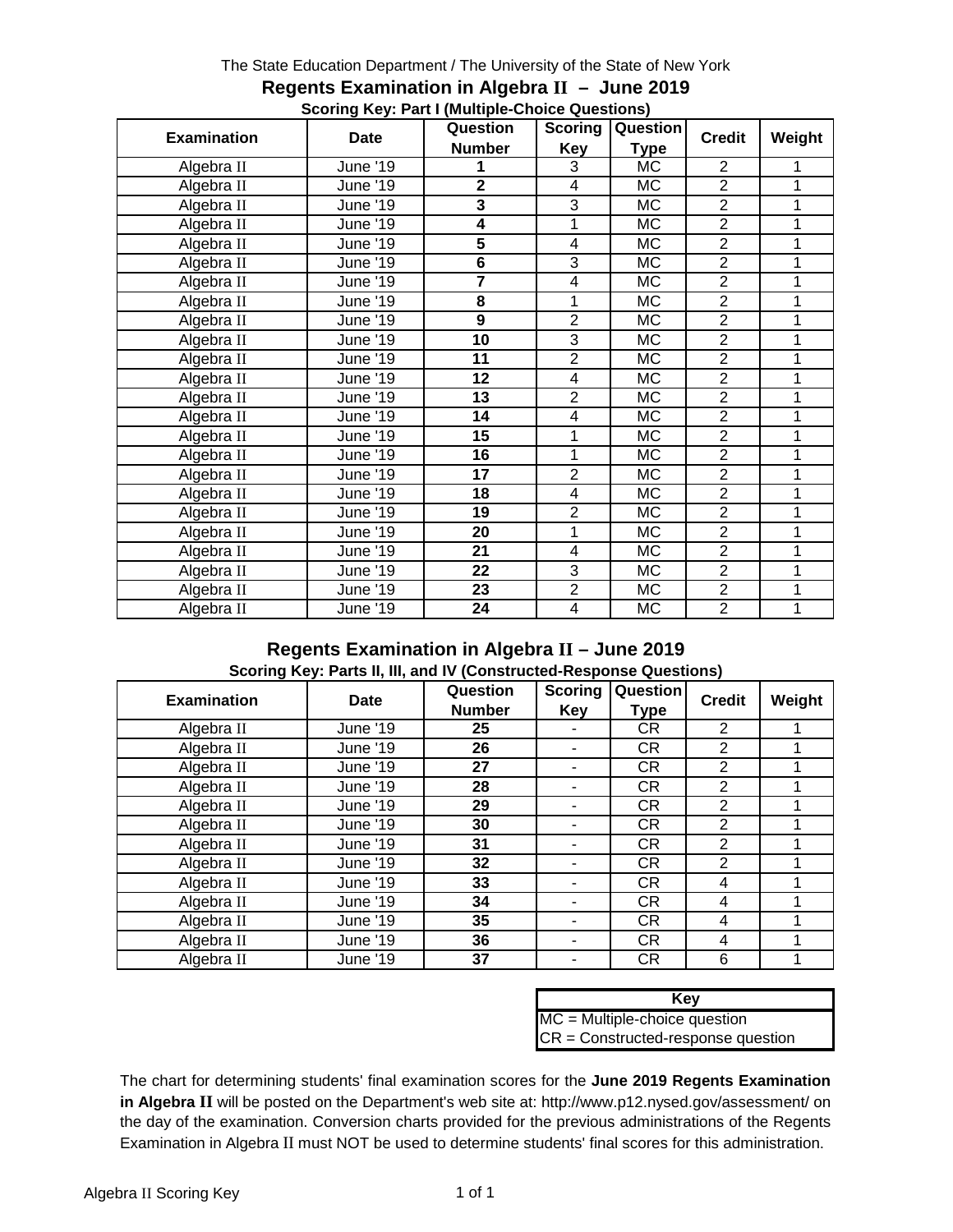# **Mechanics of Rating**

The following procedures are to be followed for scoring student answer papers for the Regents Examination in Algebra II. More detailed information about scoring is provided in the publication *Information Booklet for Scoring the Regents Examination in Algebra II*.

Do *not* attempt to correct the student's work by making insertions or changes of any kind. In scoring the constructed-response questions, use check marks to indicate student errors. Unless otherwise specified, mathematically correct variations in the answers will be allowed. Units need not be given when the wording of the questions allows such omissions.

Each student's answer paper is to be scored by a minimum of three mathematics teachers. No one teacher is to score more than approximately one-third of the constructedresponse questions on a student's paper. Teachers may not score their own students' answer papers. On the student's separate answer sheet, for each question, record the number of credits earned and the teacher's assigned rater/scorer letter.

**Schools are not permitted to rescore any of the constructed-response questions**  on this exam after each question has been rated once, regardless of the final exam **score. Schools are required to ensure that the raw scores have been added correctly and that the resulting scale score has been determined accurately.**

Raters should record the student's scores for all questions and the total raw score on the student's separate answer sheet. Then the student's total raw score should be converted to a scale score by using the conversion chart that will be posted on the Department's web site at: http://www.p12.nysed.gov/assessment/ by Friday, June 21, 2019. Because scale scores corresponding to raw scores in the conversion chart may change from one administration to another, it is crucial that, for each administration, the conversion chart provided for that administration be used to determine the student's final score. The student's scale score should be entered in the box provided on the student's separate answer sheet. The scale score is the student's final examination score.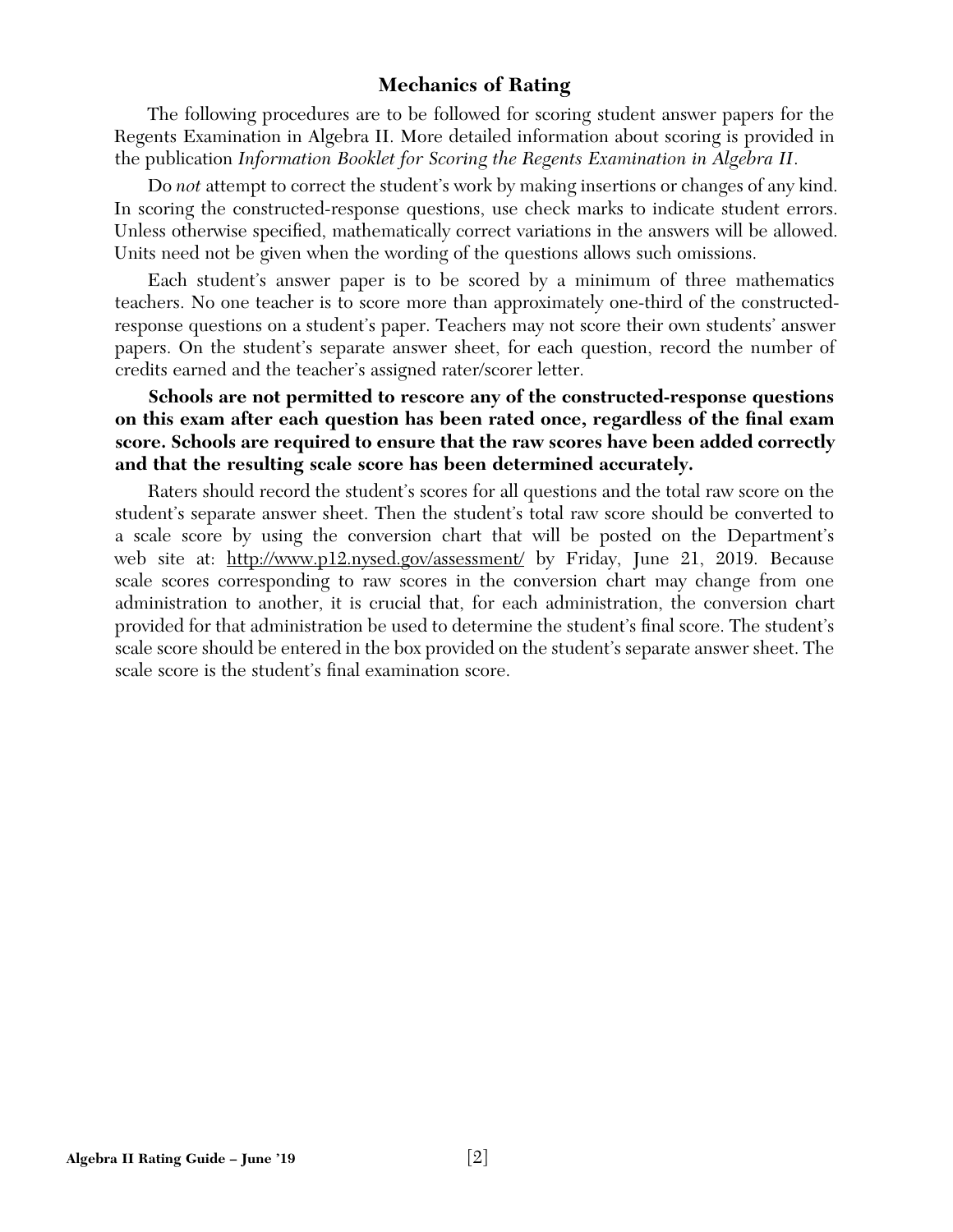# **General Rules for Applying Mathematics Rubrics**

## **I. General Principles for Rating**

The rubrics for the constructed-response questions on the Regents Examination in Algebra II are designed to provide a systematic, consistent method for awarding credit. The rubrics are not to be considered all-inclusive; it is impossible to anticipate all the different methods that students might use to solve a given problem. Each response must be rated carefully using the teacher's professional judgment and knowledge of mathematics; all calculations must be checked. The specific rubrics for each question must be applied consistently to all responses. In cases that are not specifically addressed in the rubrics, raters must follow the general rating guidelines in the publication *Information Booklet for Scoring the Regents Examination in Algebra II*, use their own professional judgment, confer with other mathematics teachers, and/or contact the State Education Department for guidance. During each Regents Examination administration period, rating questions may be referred directly to the Education Department. The contact numbers are sent to all schools before each administration period.

#### **II. Full-Credit Responses**

A full-credit response provides a complete and correct answer to all parts of the question. Sufficient work is shown to enable the rater to determine how the student arrived at the correct answer.

When the rubric for the full-credit response includes one or more examples of an acceptable method for solving the question (usually introduced by the phrase "such as"), it does not mean that there are no additional acceptable methods of arriving at the correct answer. Unless otherwise specified, mathematically correct alternative solutions should be awarded credit. The only exceptions are those questions that specify the type of solution that must be used; e.g., an algebraic solution or a graphic solution. A correct solution using a method other than the one specified is awarded half the credit of a correct solution using the specified method.

#### **III. Appropriate Work**

*Full-Credit Responses:* The directions in the examination booklet for all the constructed-response questions state: "Clearly indicate the necessary steps, including appropriate formula substitutions, diagrams, graphs, charts, etc." The student has the responsibility of providing the correct answer *and* showing how that answer was obtained. The student must "construct" the response; the teacher should not have to search through a group of seemingly random calculations scribbled on the student paper to ascertain what method the student may have used.

*Responses With Errors:* Rubrics that state "Appropriate work is shown, but…" are intended to be used with solutions that show an essentially complete response to the question but contain certain types of errors, whether computational, rounding, graphing, or conceptual. If the response is incomplete; i.e., an equation is written but not solved or an equation is solved but not all of the parts of the question are answered, appropriate work has *not* been shown. Other rubrics address incomplete responses.

#### **IV. Multiple Errors**

*Computational Errors, Graphing Errors, and Rounding Errors:* Each of these types of errors results in a 1-credit deduction. Any combination of two of these types of errors results in a 2-credit deduction. No more than 2 credits should be deducted for such mechanical errors in a 4-credit question and no more than 3 credits should be deducted in a 6-credit question. The teacher must carefully review the student's work to determine what errors were made and what type of errors they were.

*Conceptual Errors:* A conceptual error involves a more serious lack of knowledge or procedure. Examples of conceptual errors include using the incorrect formula for the area of a figure, choosing the incorrect trigonometric function, or multiplying the exponents instead of adding them when multiplying terms with exponents.

If a response shows repeated occurrences of the same conceptual error, the student should not be penalized twice. If the same conceptual error is repeated in responses to other questions, credit should be deducted in each response.

For 4- and 6-credit questions, if a response shows one conceptual error and one computational, graphing, or rounding error, the teacher must award credit that takes into account both errors. Refer to the rubric for specific scoring guidelines.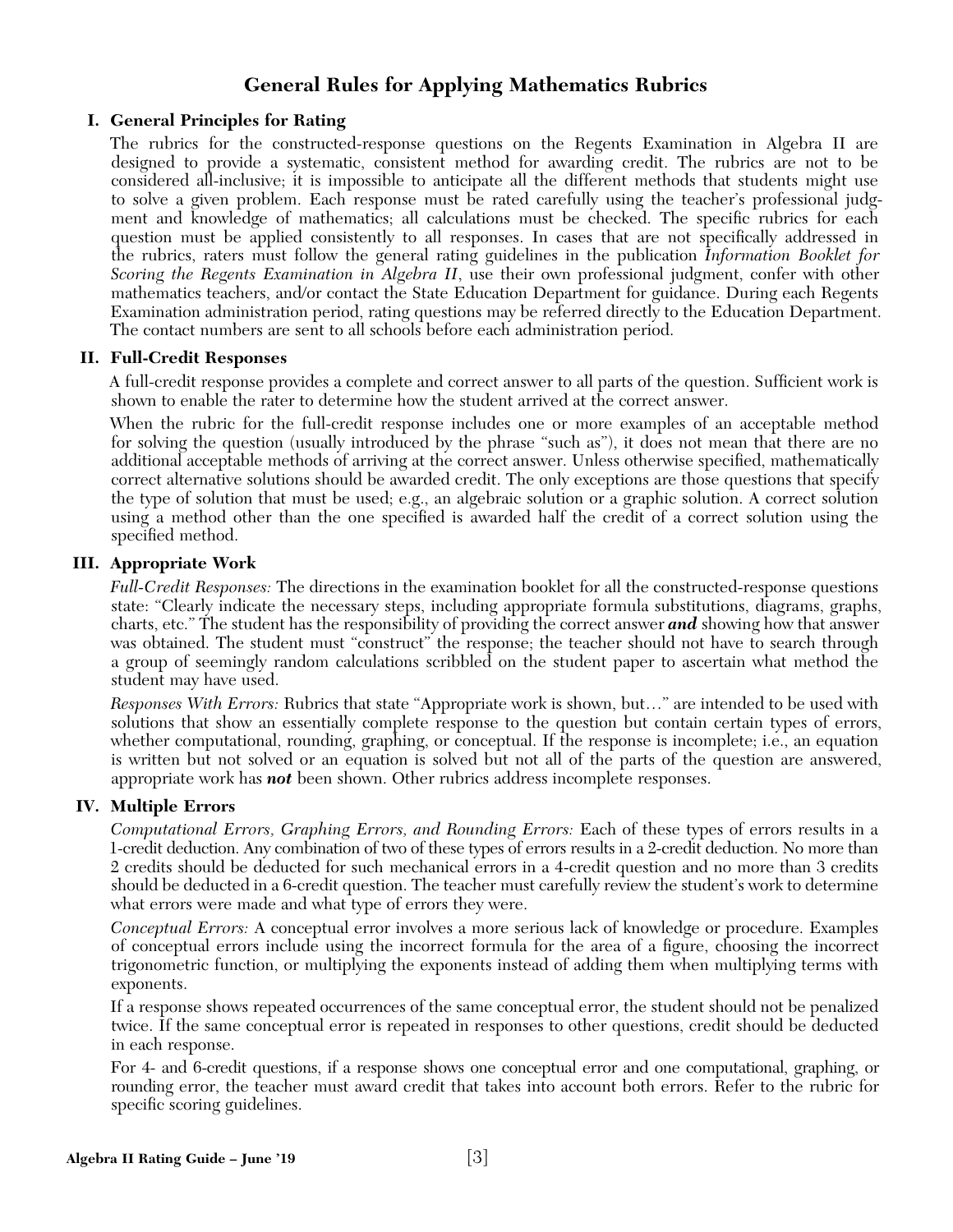# **Part II**

For each question, use the specific criteria to award a maximum of 2 credits. Unless otherwise specified, mathematically correct alternative solutions should be awarded appropriate credit.

(25) **[2]** 1.5, and a correct interpretation is written.

**[1]** Appropriate work is shown, but one computational error is made.

*or*

**[1]** Appropriate work is shown, but one conceptual error is made.

*or*

**[1]** 1.5, but the interpretation is incomplete, incorrect, or missing.

- **[0]** A zero response is completely incorrect, irrelevant, or incoherent or is a correct response that was obtained by an obviously incorrect procedure.
- $(26)$  **[2]**  $\{-2,7\}$ , and correct algebraic work is shown.
	- **[1]** Appropriate work is shown, but one computational error is made.

#### *or*

**[1]** Appropriate work is shown, but one conceptual error is made.

#### *or*

**[1]** A correct quadratic equation in standard form is written, but no further correct work is shown.

#### *or*

 $\begin{bmatrix} 1 \end{bmatrix}$   $\{-2,7\}$ , but a method other than algebraic is used.

#### *or*

- $\begin{bmatrix} 1 \end{bmatrix}$  {-2,7}, but no work is shown.
- **[0]** A zero response is completely incorrect, irrelevant, or incoherent or is a correct response that was obtained by an obviously incorrect procedure.
- (27) **[2]** A correct graph is drawn.
	- **[1]** One graphing error is made.

- **[1]** One conceptual error is made.
- **[0]** A zero response is completely incorrect, irrelevant, or incoherent or is a correct response that was obtained by an obviously incorrect procedure.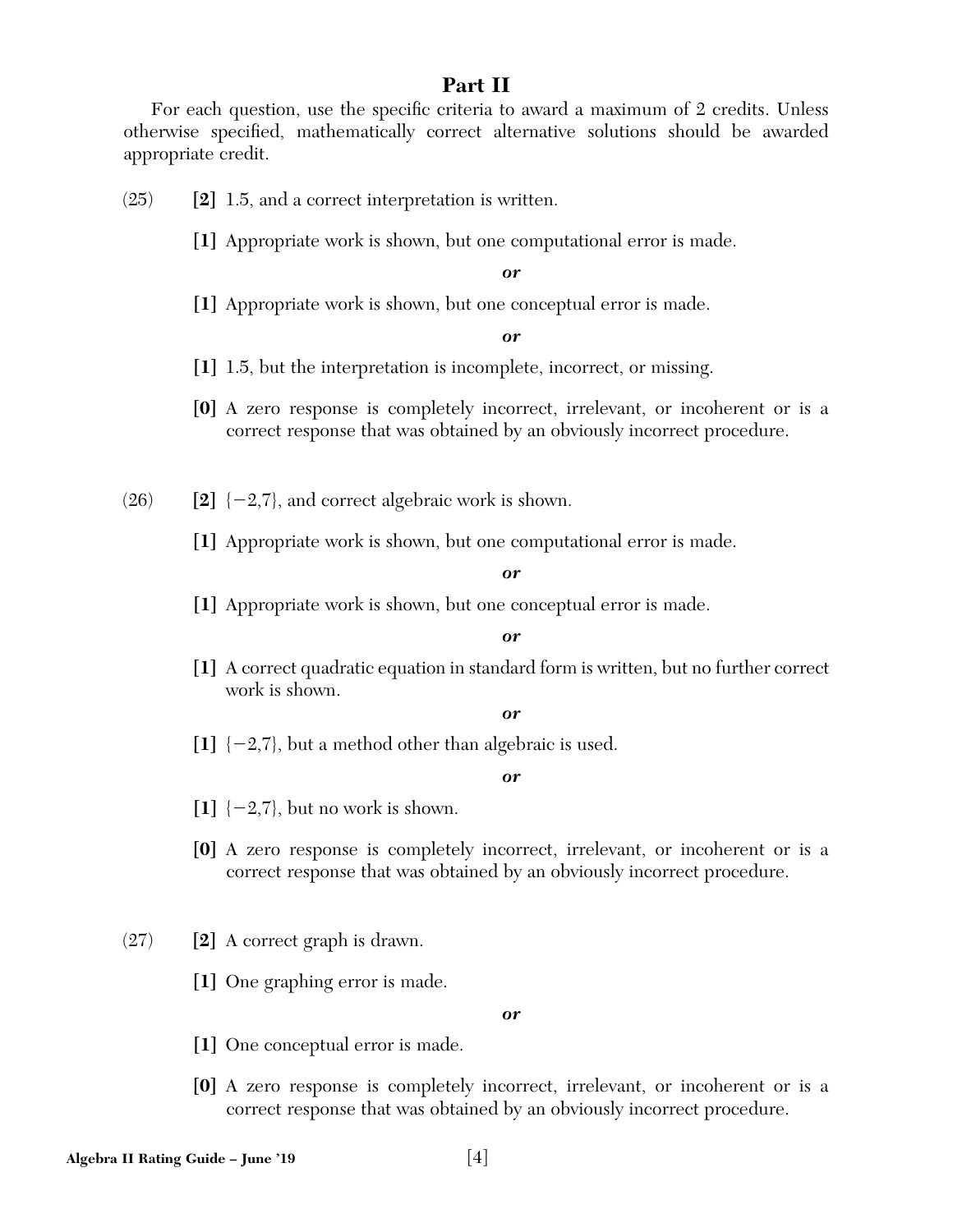(28) **[2]**  $-\frac{24}{25}$  or equivalent, and correct work is shown.

**[1]** Appropriate work is shown, but one computational error is made.

#### *or*

**[1]** Appropriate work is shown, but one conceptual error is made.

#### *or*

- $\begin{bmatrix} 1 \end{bmatrix}$   $-\frac{24}{25}$ , but no work is shown.
- **[0]** A zero response is completely incorrect, irrelevant, or incoherent or is a correct response that was obtained by an obviously incorrect procedure.
- (29) **[2]** A correct justification indicating a negative response is given.
	- **[1]** Appropriate work is shown, but one computational error is made.

#### *or*

**[1]** Appropriate work is shown, but one conceptual error is made.

*or*

- [1] An incomplete justification is given.
- [0] No, but no justification is given.

#### *or*

- **[0]** A zero response is completely incorrect, irrelevant, or incoherent or is a correct response that was obtained by an obviously incorrect procedure.
- (30) **[2]**  $x^3 x^2 + 7x 2$  is stated and correct work is shown.
	- **[1]** Appropriate work is shown, but one computational error is made.

#### *or*

**[1]** Appropriate work is shown, but one conceptual error is made.

- [1]  $x^3 x^2 + 7x 2$ , but no work is shown.
- **[0]** A zero response is completely incorrect, irrelevant, or incoherent or is a correct response that was obtained by an obviously incorrect procedure.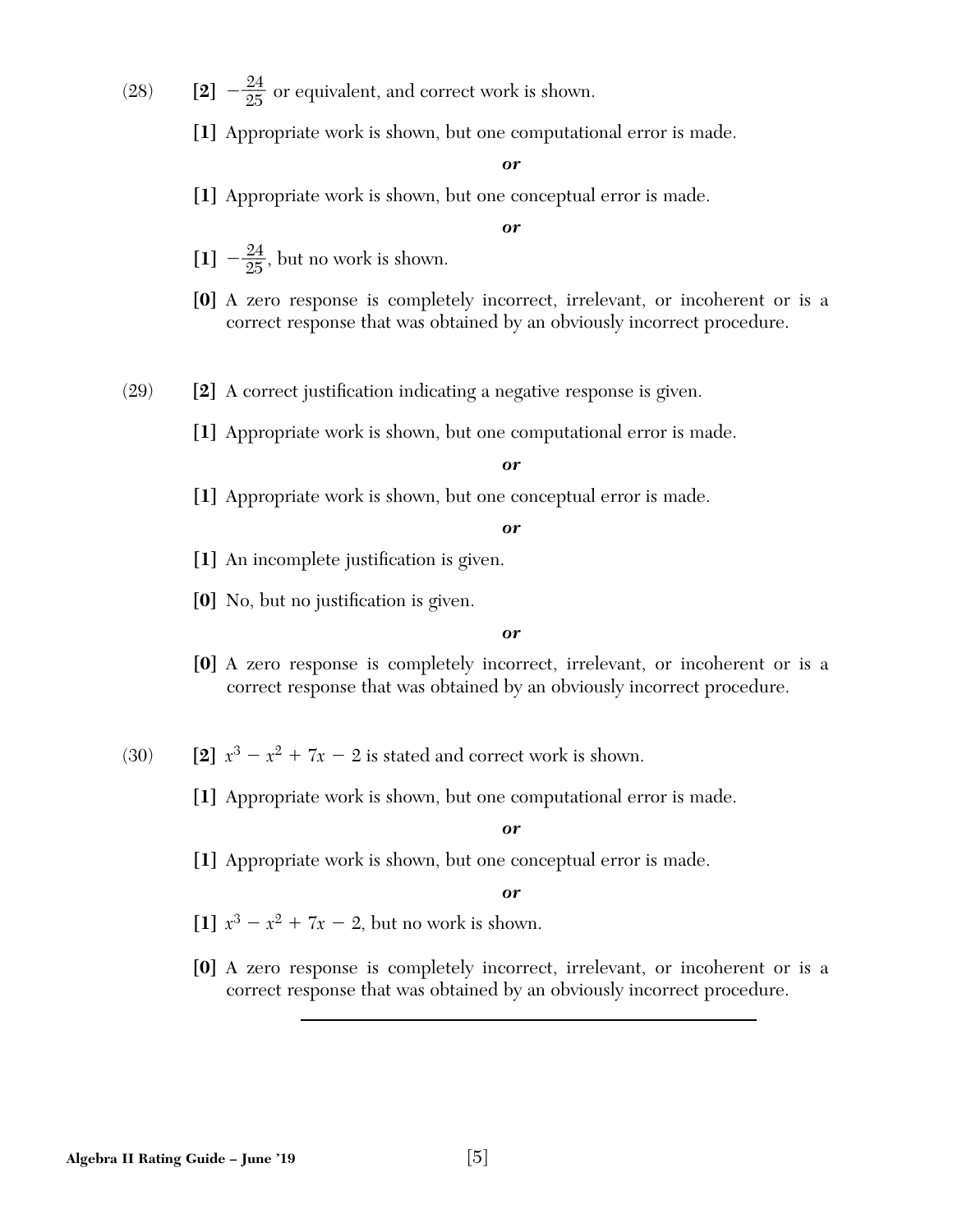(31) **[2]**  $a_1 = 6$  $a_n = \frac{3}{2} a_{n-1}$  or equivalent is written.

**[1]** Appropriate work is shown, but one computational error is made.

#### *or*

**[1]** Appropriate work is shown, but one conceptual error is made.

*or*

- [1]  $a_1 = 6$  or  $a_n = \frac{3}{2} a_{n-1}$  is written, but no further correct work is shown.
- **[0]** A zero response is completely incorrect, irrelevant, or incoherent or is a correct response that was obtained by an obviously incorrect procedure.
- (32) **[2]** No or not unfair, and a correct explanation is written.
	- **[1]** Appropriate work is shown, but one computational error is made.

#### *or*

**[1]** Appropriate work is shown, but one conceptual error is made.

#### *or*

- **[1]** No or not unfair, but the explanation is incomplete.
- **[0]** No or not unfair, but the explanation is missing or incorrect.

#### *or*

**[0]** A zero response is completely incorrect, irrelevant, or incoherent or is a correct response that was obtained by an obviously incorrect procedure.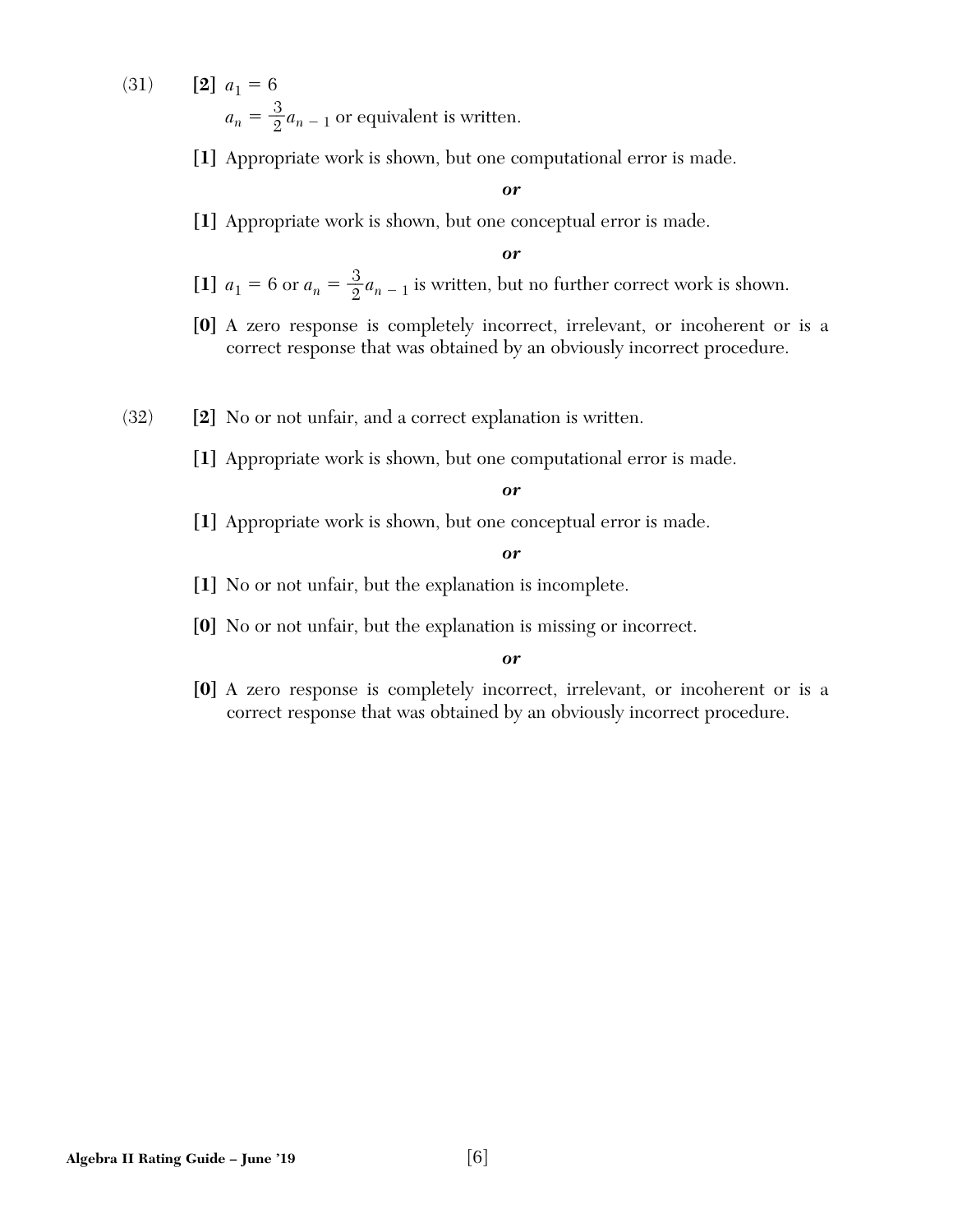# **Part III**

For each question, use the specific criteria to award a maximum of 4 credits. Unless otherwise specified, mathematically correct alternative solutions should be awarded appropriate credit.

- $(33)$  [4]  $(4x^2 + 9)(2x + 3)(2x 3)$  and correct work is shown, and a correct explanation indicating a negative response is written.
	- **[3]** Appropriate work is shown, but one computational, factoring, or simplification error is made.

#### *or*

- **[3]** Appropriate work is shown, but the explanation is incomplete.
- **[2]** Appropriate work is shown, but two or more computational, factoring, or simplification errors are made.

#### *or*

**[2]** Appropriate work is shown, but one conceptual error is made.

*or*

[2] Appropriate work is shown to find  $(4x^2 + 9)(2x + 3)(2x - 3)$ , but no further correct work is shown.

#### *or*

- **[2]** A correct explanation indicating a negative response is written, but no further correct work is shown.
- **[1]** Appropriate work is shown, but one conceptual error and one computational, factoring, or simplification error are made.

- $\left[1\right]$   $(4x^2 + 9)(4x^2 9)$ , but no further correct work is shown.
- **[0]** A zero response is completely incorrect, irrelevant, or incoherent or is a correct response that was obtained by an obviously incorrect procedure.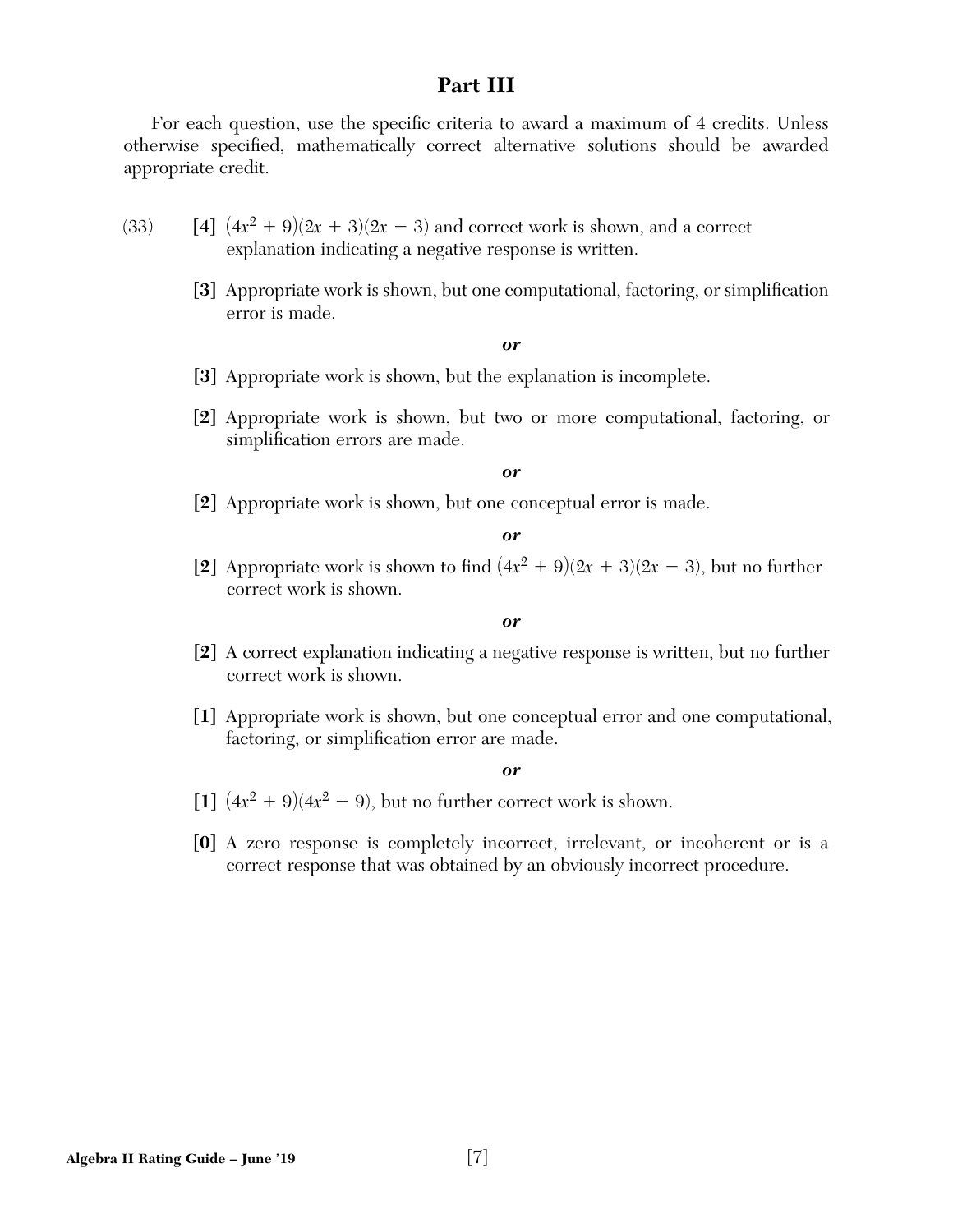(34) **[4]**  $s(t) = 200\left(\frac{1}{2}\right)^{t}$ \_\_*t*  $15$  or equivalent, 50 and correct algebraic work is shown.

> **[3]** Appropriate work is shown, but one computational, notation, or rounding error is made.

> > *or*

**[3]**  $s(t) = 200(\frac{1}{2})^{\overline{1}}$ \_\_*t*  $15$  and 50, but a method other than algebraic is used.

**[2]** Appropriate work is shown, but two or more computational, notation, or rounding errors are made.

*or*

**[2]** Appropriate work is shown, but one conceptual error is made.

*or*  $[2]$   $s(t) = 200 \left(\frac{1}{2}\right)^{t}$ \_\_*t*  $15$  is written, but no further correct work is shown.

#### *or*

- [2] Appropriate work is shown to find 50, but no further correct work is shown.
- **[1]** Appropriate work is shown, but one conceptual error and one computational, notation, or rounding error are made.

- **[1]** 50, but no work is shown.
- **[0]** A zero response is completely incorrect, irrelevant, or incoherent or is a correct response that was obtained by an obviously incorrect procedure.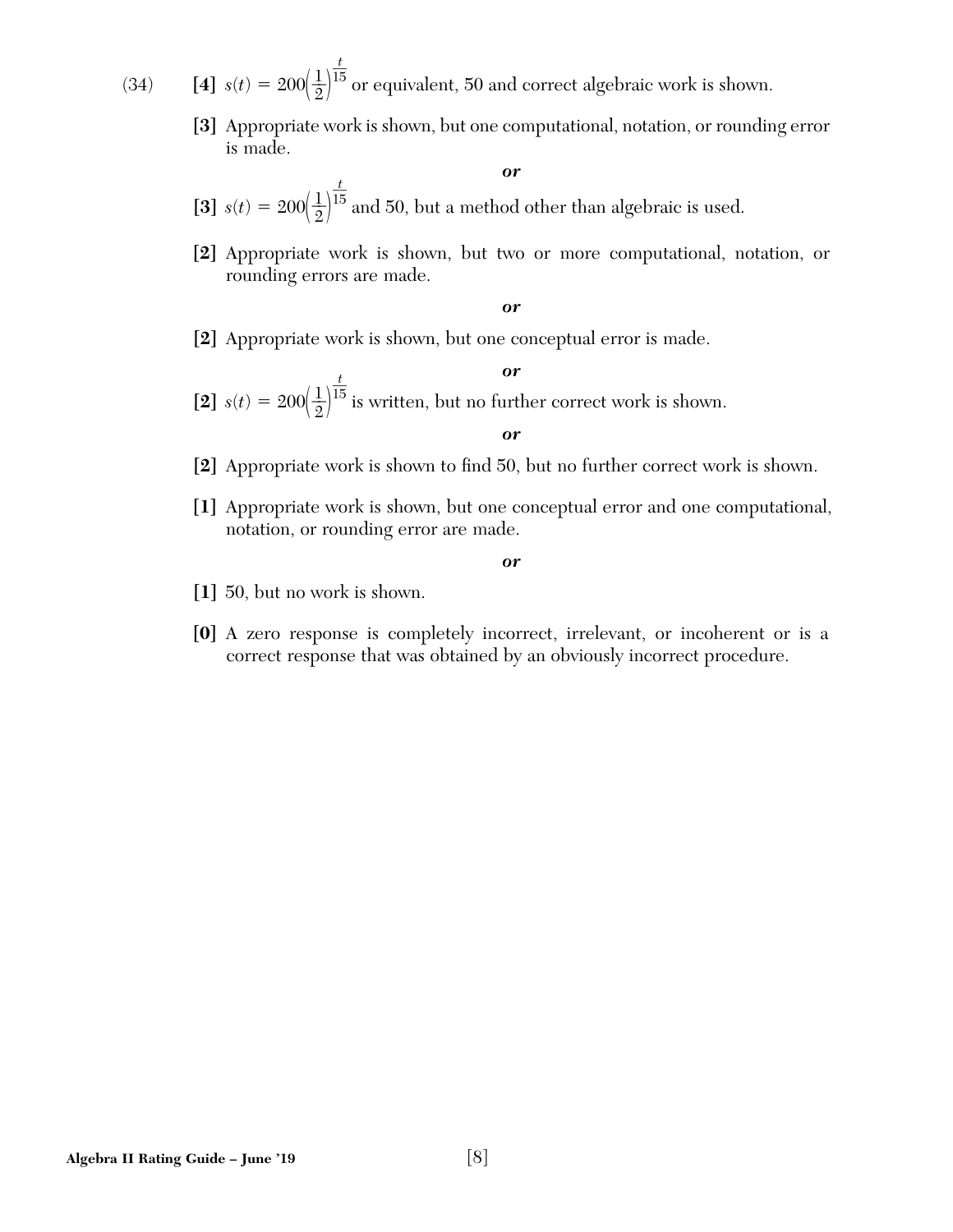- (35) **[4]**  $y + 3 = \frac{1}{8}$  $\frac{1}{8}(x-4)^2$ , or an equivalent equation, and correct work is shown.
	- **[3]** Appropriate work is shown, but one computational or graphing error is made.
	- **[2]** Appropriate work is shown, but two or more computational or graphing errors are made.

*or*

- **[2]** Appropriate work is shown, but one conceptual error is made.
- **[1]** Appropriate work is shown, but one conceptual error and one computational or graphing error are made.

*or*

- $[1]$   $y + 3 = \frac{1}{8}$  $\frac{1}{8}(x-4)^2$ , but no work is shown.
- $[1]$  The vertex,  $(4, -3)$ , was correctly determined, but no further correct work is shown.

*or*

**[0]** A zero response is completely incorrect, irrelevant, or incoherent or is a correct response that was obtained by an obviously incorrect procedure.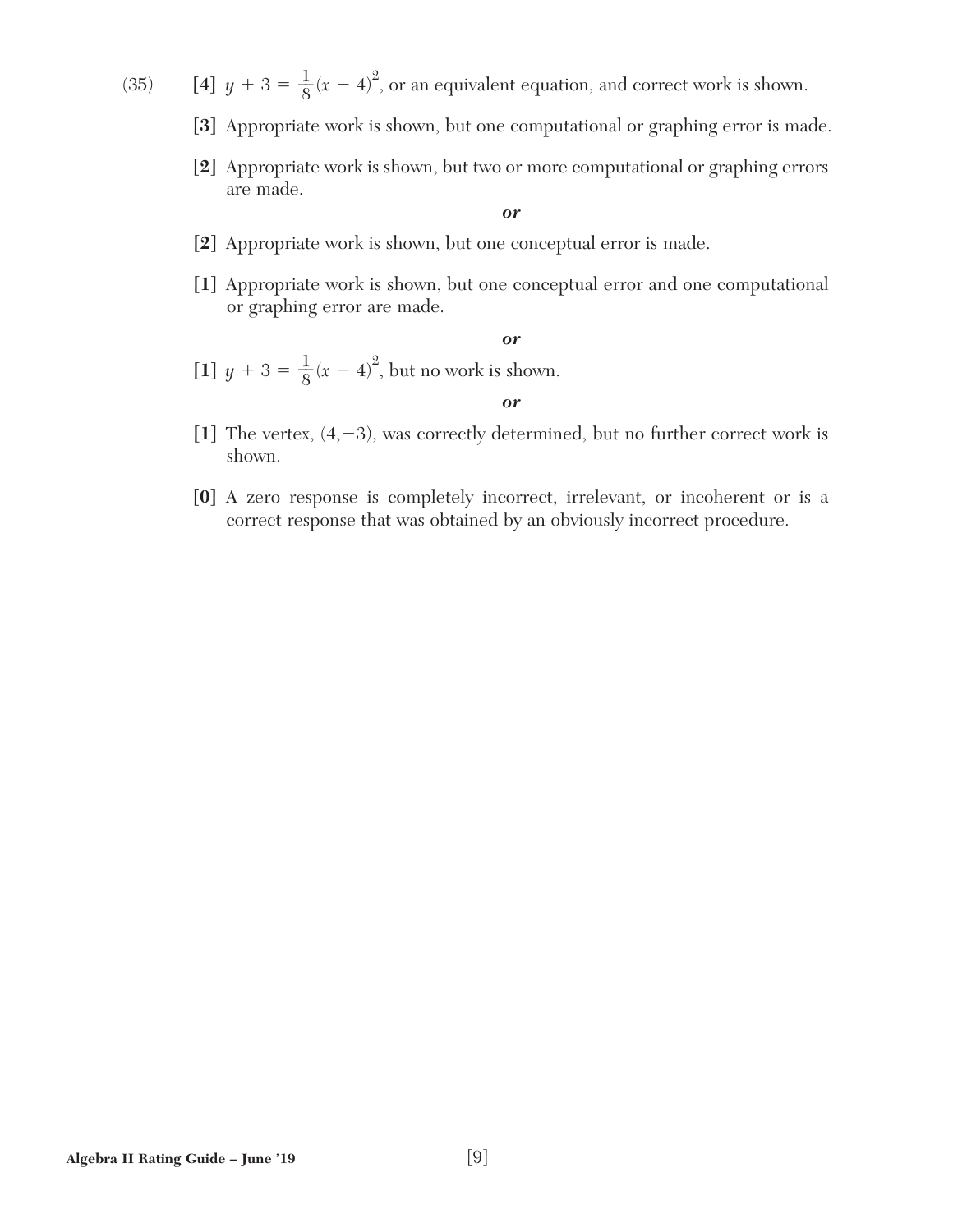- (36) **[4]**  $\frac{12}{27}$  or equivalent and correct work is shown, not independent and a correct justification is given.
	- [3] Appropriate work is shown, but one computational or simplification error is made.
	- [2] Appropriate work is shown, but two or more computational or simplification errors are made.

*or*

**[2]** Appropriate work is shown, but one conceptual error is made.

*or*

[2] Appropriate work is shown to find  $\frac{12}{27}$ , but no further correct work is shown.

*or*

- [2] Not independent and a correct justification is given, but no further correct work is shown.
- **[1]** Appropriate work is shown, but one conceptual error and one computational or simplification error are made.

- [1]  $\frac{12}{27}$ , but no work is shown.
- **[0]** A zero response is completely incorrect, irrelevant, or incoherent or is a correct response that was obtained by an obviously incorrect procedure.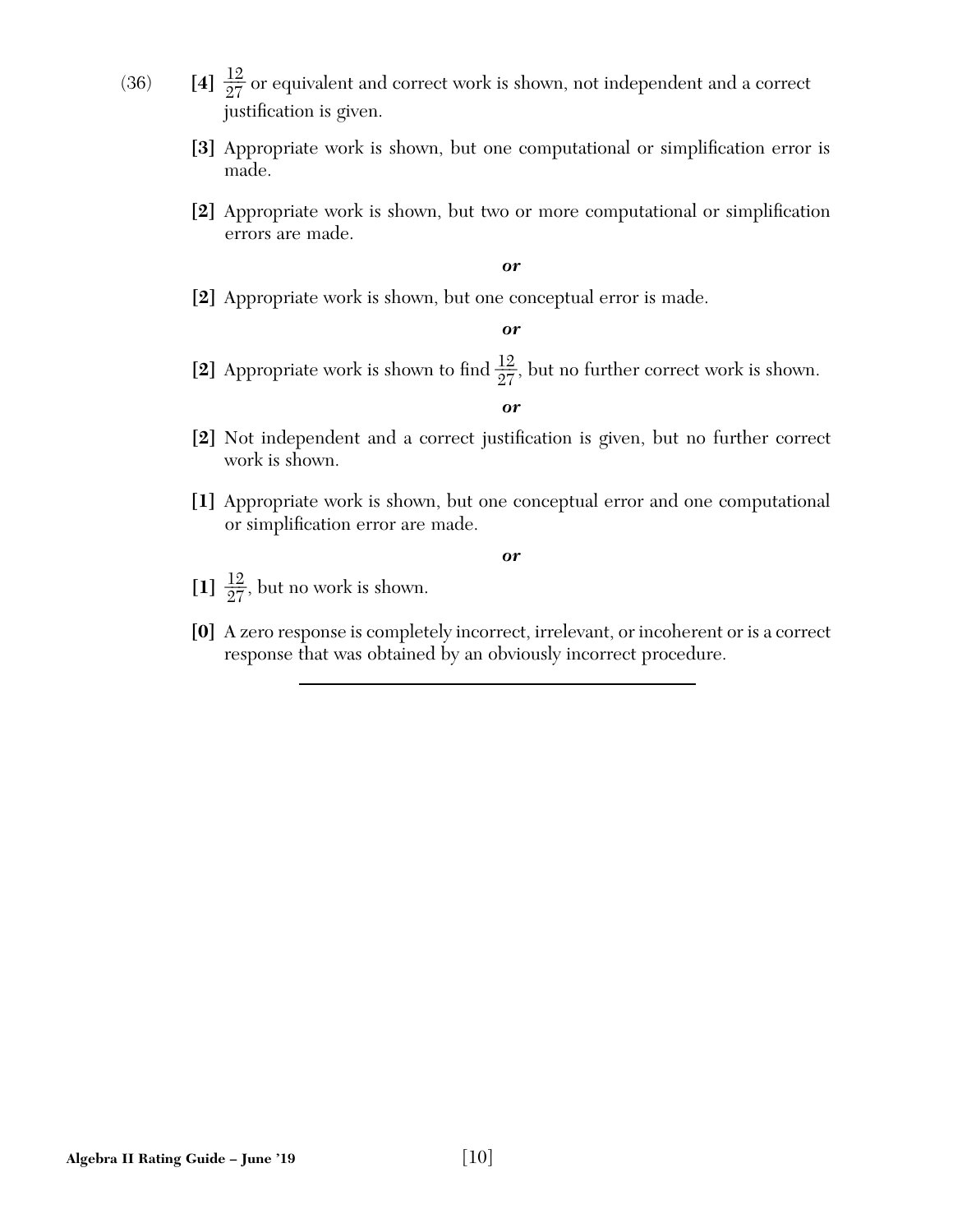## **Part IV**

For each question, use the specific criteria to award a maximum of 6 credits. Unless otherwise specified, mathematically correct alternative solutions should be awarded appropriate credit.

- (37) **[6]** 2.5, a correct interpretation is written, a correct graph is drawn, and a correct justification indicating a negative response is given.
	- **[5]** Appropriate work is shown, but one computational, graphing, or rounding error is made.

*or*

- **[5]** 2.5, a correct interpretation is written, and a correct graph is drawn, but an incomplete justification is written.
- **[4]** Appropriate work is shown, but two computational, graphing, or rounding errors are made.

*or*

- **[4]** Appropriate work is shown, but one conceptual error is made.
- **[3]** Appropriate work is shown, but three or more computational or graphing errors are made.

*or*

- **[3]** Appropriate work is shown, but one conceptual error and one computational or graphing error are made.
- **[2]** Appropriate work is shown, but two conceptual errors are made.

#### *or*

**[2]** Appropriate work is shown, but one conceptual error and two or more computational or graphing errors are made.

#### *or*

**[2]** 2.5 and a correct interpretation is written, but no further correct work is shown.

#### *or*

**[2]** A correct graph is drawn, but no further correct work is shown.

#### *or*

**[2]** A correct justification indicating a negative response is given, but no further correct work is shown.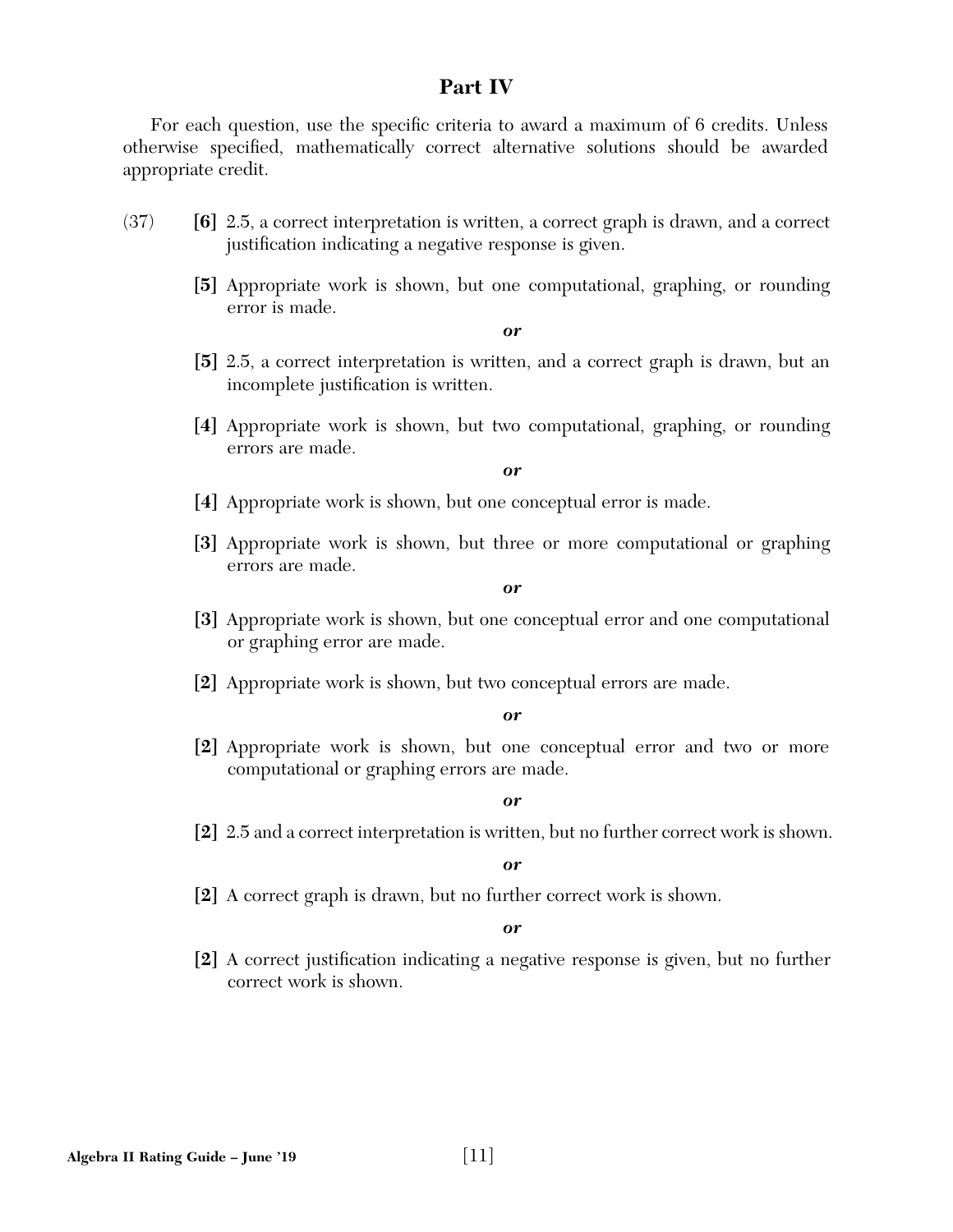**[1]** 2.5 or a correct interpretation is written, but no further correct work is shown.

*or*

- **[1]** Appropriate work is shown, but two conceptual errors and one computational or graphing error are made.
- **[0]** No, but no further correct work is shown.

*or*

**[0]** A zero response is completely incorrect, irrelevant, or incoherent or is a correct response that was obtained by an obviously incorrect procedure.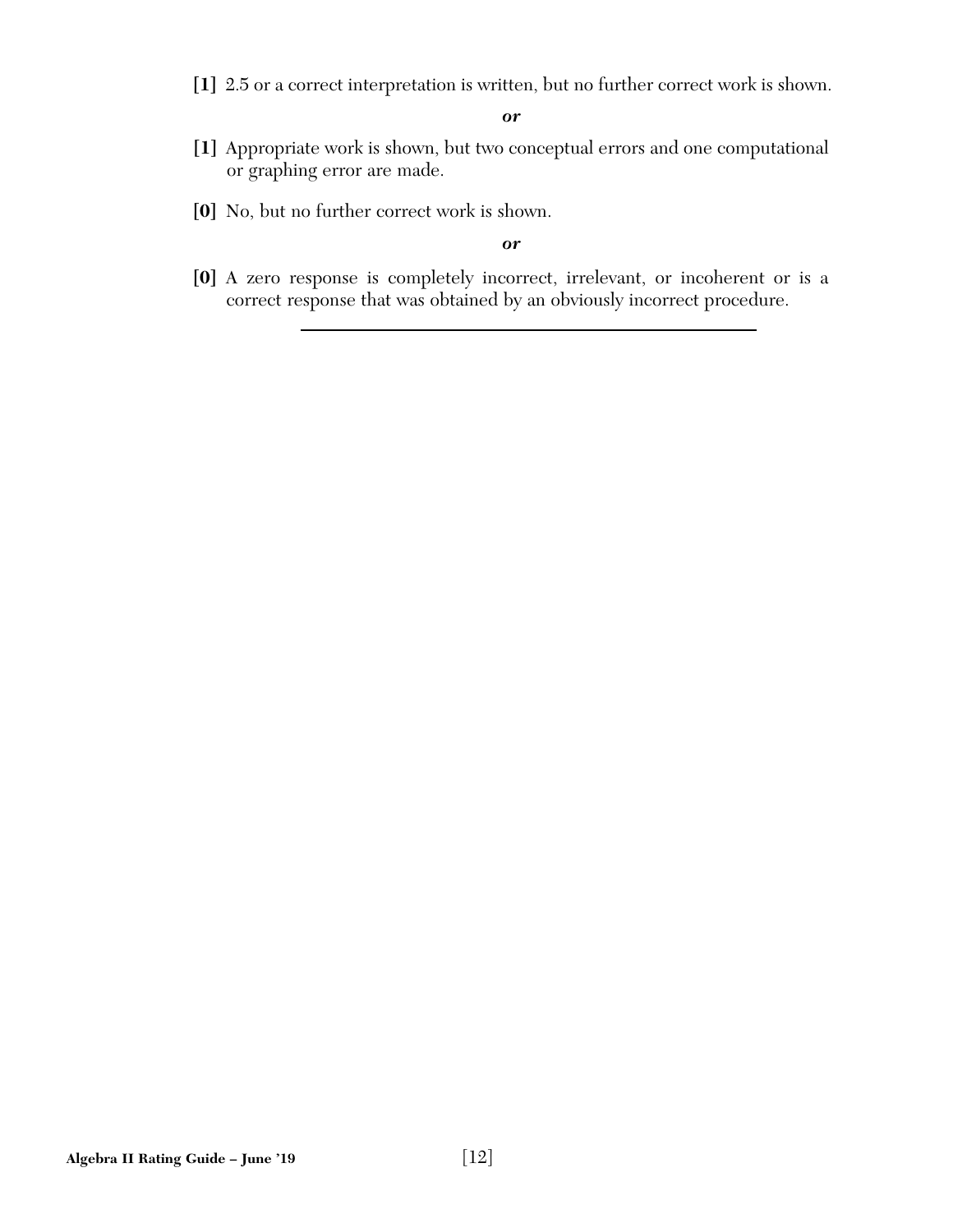# **Map to the Learning Standards Algebra II June 2019**

| <b>Question</b> | <b>Type</b>     |                | <b>Cluster</b> |  |
|-----------------|-----------------|----------------|----------------|--|
| $\mathbf{1}$    | Multiple Choice | $\overline{2}$ | $S-IC.B$       |  |
| $\overline{2}$  | Multiple Choice | $\overline{2}$ | A-APR.C        |  |
| 3               | Multiple Choice | $\overline{2}$ | A-REI.C        |  |
| 4               | Multiple Choice | $\overline{2}$ | $F-IF.B$       |  |
| 5               | Multiple Choice | $\overline{2}$ | A-SSE.B        |  |
| $\,6$           | Multiple Choice | $\overline{2}$ | F-IF.C         |  |
| $\overline{7}$  | Multiple Choice | $\overline{2}$ | A-APR.B        |  |
| 8               | Multiple Choice | $\overline{2}$ | N-RN.A         |  |
| 9               | Multiple Choice | $\overline{2}$ | F-BF.B         |  |
| $10\,$          | Multiple Choice | $\overline{2}$ | F-BF.A         |  |
| 11              | Multiple Choice | $\overline{2}$ | A-SSE.A        |  |
| 12              | Multiple Choice | $\overline{2}$ | A-REI.B        |  |
| 13              | Multiple Choice | $\overline{2}$ | $S-IC.B$       |  |
| 14              | Multiple Choice | $\overline{2}$ | A-REI.D        |  |
| 15              | Multiple Choice | $\overline{2}$ | N-CN.A         |  |
| 16              | Multiple Choice | $\overline{2}$ | A-CED.A        |  |
| 17              | Multiple Choice | $\overline{2}$ | F-LE.B         |  |
| 18              | Multiple Choice | $\overline{2}$ | $S$ -ID.A      |  |
| 19              | Multiple Choice | $\overline{2}$ | A-REI.A        |  |
| 20              | Multiple Choice | $\overline{2}$ | F-LE.A         |  |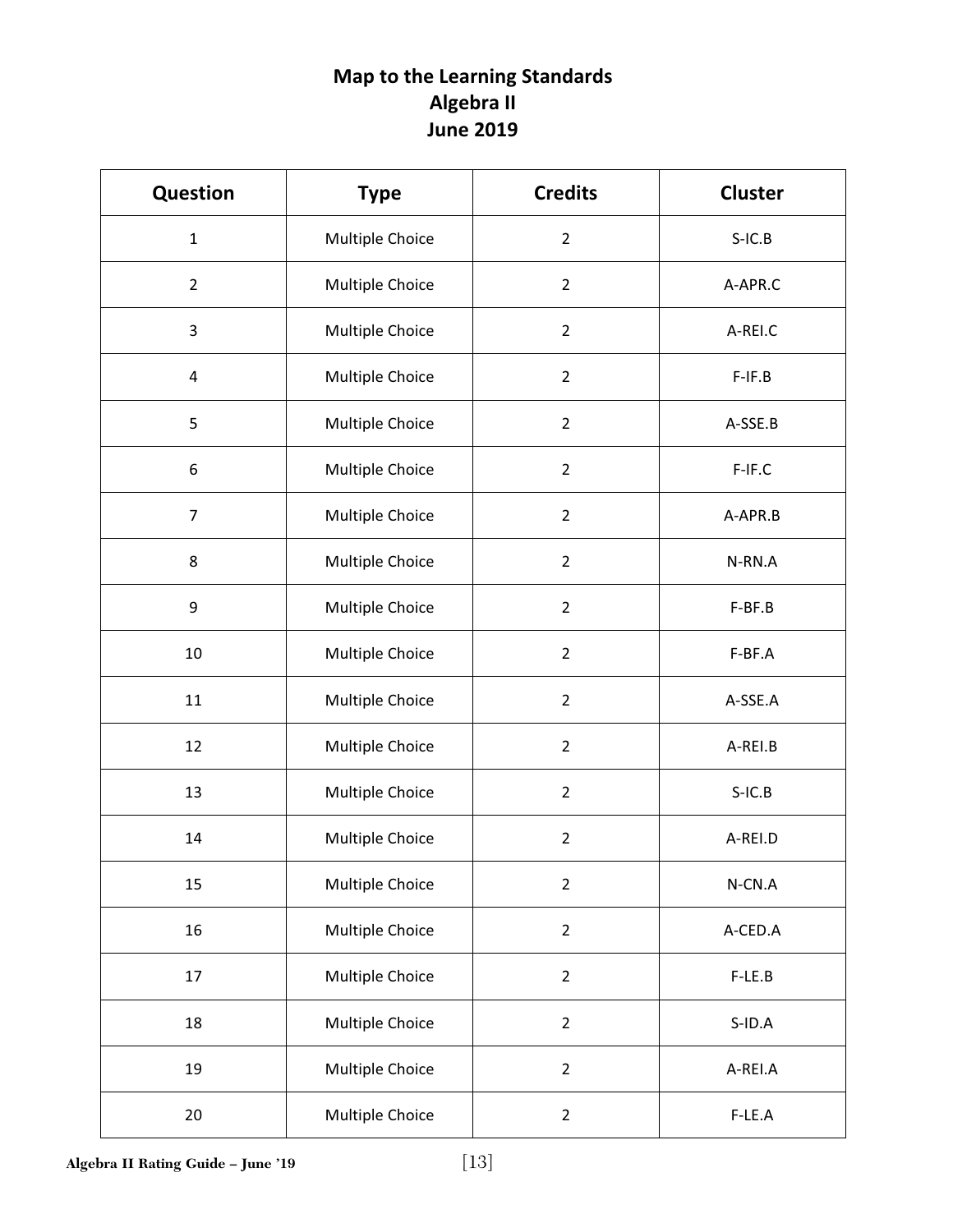| 21 | Multiple Choice         | $\overline{2}$          | A-APR.B   |  |
|----|-------------------------|-------------------------|-----------|--|
| 22 | Multiple Choice         | $\overline{2}$          | $S$ -ID.B |  |
| 23 | Multiple Choice         | $\overline{2}$          | A-REI.C   |  |
| 24 | Multiple Choice         | $\overline{2}$          | A-SSE.B   |  |
| 25 | Constructed<br>Response | $\overline{2}$          | $F-IF.B$  |  |
| 26 | Constructed<br>Response | $\overline{2}$          | A-REI.A   |  |
| 27 | Constructed<br>Response | $\overline{2}$          | F-IF.C    |  |
| 28 | Constructed<br>Response | $\overline{2}$          | F-TF.C    |  |
| 29 | Constructed<br>Response | $\overline{2}$          | N-RN.A    |  |
| 30 | Constructed<br>Response | $\overline{2}$          | A-APR.D   |  |
| 31 | Constructed<br>Response | $\overline{2}$          | F-BF.A    |  |
| 32 | Constructed<br>Response | $\overline{2}$          | $S-IC.A$  |  |
| 33 | Constructed<br>Response | $\overline{\mathbf{4}}$ | A-SSE.A   |  |
| 34 | Constructed<br>Response | 4                       | F-BF.A    |  |
| 35 | Constructed<br>Response | $\overline{\mathbf{4}}$ | G-GPE.A   |  |
| 36 | Constructed<br>Response | 4                       | S-CP.A    |  |
| 37 | Constructed<br>Response |                         | $F-IF.B$  |  |